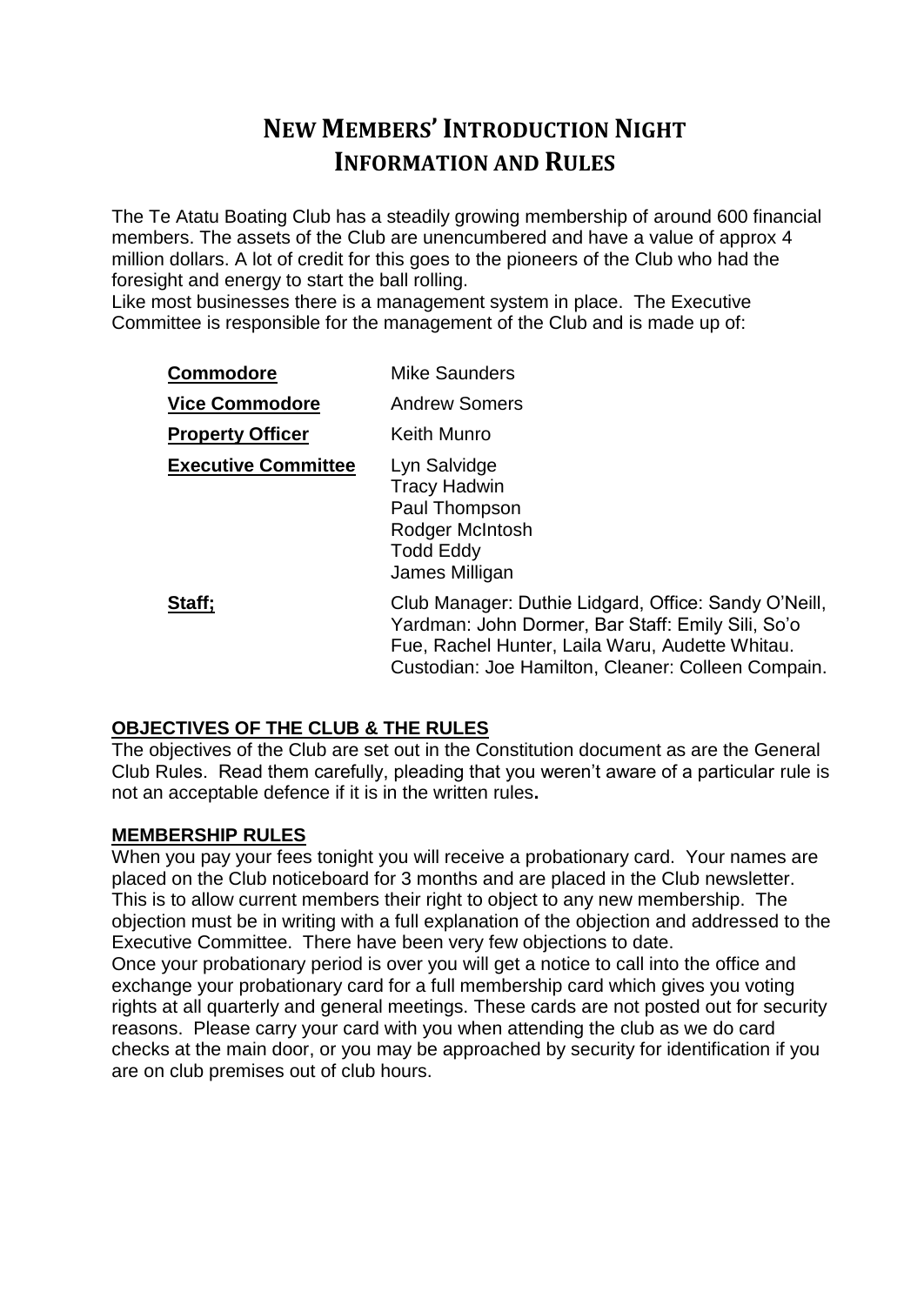# **GENERAL HOUSE RULES:**

(These are just common sense matters)

## **Dress**

A reasonable standard of dress is required at all times. Please read the notice above the bar that explains the dress code. Please leave dirty footwear at the door (after working on boats you can come in for lunch but when finished a tidy up is required). We also ask that members moderate their language out of respect for the women and children who attend the club, after all this is a family club not a working men's club.

## **Behaviour**

Under no circumstances will any physical or verbal confrontation either on or near club premises be tolerated. Such behaviour will bring prompt disciplinary action from the Executive. If 2 members are involved then the 2 members can expect to be suspended (stood down for a period of time).

## **PLAYGROUND**

For our younger members we have an outside playground. This is a family club and we do appreciate you bringing the young members into the Club. We find that the most popular family day is on a Sunday in the afternoon and evening. However, please do not let your children run around the club as they could get hurt of even burned it they run into someone with hot coffee or tea. Your children are your responsibility so please make sure you know where they are at all times. Whist we have tried to make our club area as safe as possible for young children, as you know, with children anything can happen. Children are not allowed to use the adult pool tables.

# **FAMILY MEMBERSHIP**

This applies to the children of members who are under the age of 18. Children may apply for adult membership before turning 18 and will be exempt from paying the Nomination fee.

# **GUESTS**

We encourage you to invite guests to join you at the Club. But here are a few rules on guests. You must remember to sign your guests in at the main entrance with your name and membership number as well. Read the instructions re-signing guests in, you must carry your club card at all times. When you leave, your guests must leave with you. Each guest is allowed a maximum of 12 visits per year only, why not invite them to join and you can nominate them for membership. You can only sign in 6 guests at one time unless you have approval of the Commodore or management.

#### **BAR FACILITY**

The Club bar is open every night of the week; Monday to Wednesday 3.00pm till 9.00pm Thursday 3.00pm till 10pm Friday and Saturday 12.00pm till 10.30pm Sunday 12 noon till 9.30pm. However the bar person has the right at all times to close the bar at their discretion, usually if there are little or no members present. You have half an hour to finish your

drinks after the bar closes. It is important that this rule is observed as the bar staff are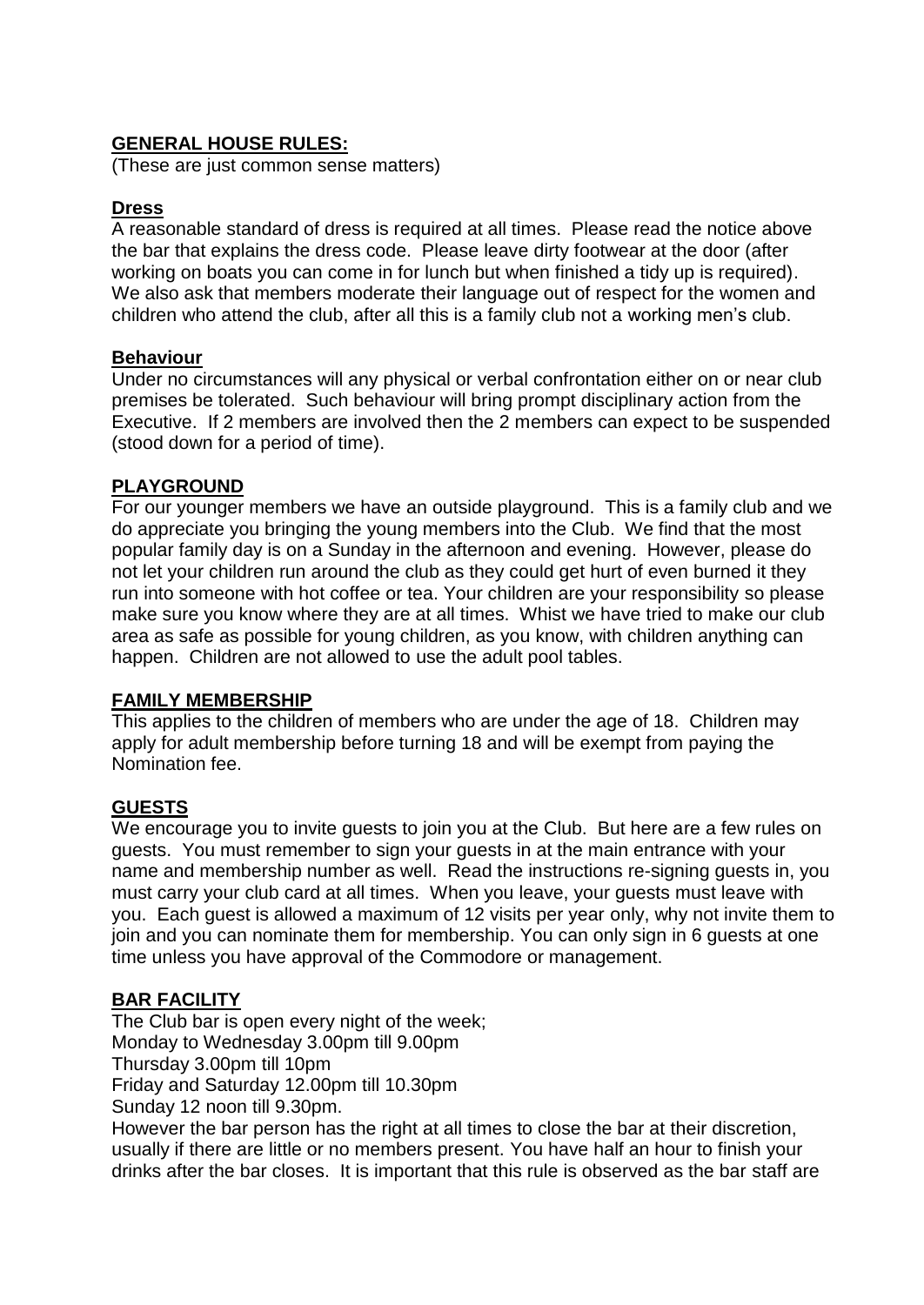following instructions from the Executive to protect our liquor licence, and staff have to be ready to leave when the security officer arrives at a prearranged time to escort them to their cars. Your cooperation is essential.

## **RETURN GLASSES ETC TO BAR**

Please return your glasses, jugs, bottles to the bar servery before you leave, this allows us to have fewer staff, which in turn keeps the price of drinks down.

#### **RESTAURANT**

A very capable and friendly caterer runs our Restaurant. Current hours for the Restaurant, February 2019. Monday closed. Open Tuesday to Sunday 12.00pm till 9.00pm.

The menu does change regularly and there are specials most weekends. Again, to enable us to keep costs down, could you please return all plates etc. to the kitchen, and if you use one of our high chairs for youngsters please return it to where it belongs.

#### **BBQ AREA**

We have a BBQ area for your use at no charge, and you can obtain the key from the bar. This area is only available when the bar is open, but please feel free to use the BBQ area with your friends, or even for a birthday party. However, you cannot bring liquor into the Club grounds, as all liquor must be purchased from the bar. Please make sure that you clean up the BBQ and BBQ area before you leave. If you are having a large function in the BBQ area, write a letter to the Executive so that extra bar staff can be considered.

#### **SOCIAL AND OTHER ACTIVITIES**

Club night is Thursday night, this is usually a busy night and as new members you may find that this is an opportunity to meet other club members. Or you may prefer to enjoy your own company and sit with your own group or family, and will find that members will respect your wishes. Our Club Captain makes the announcements of current events and forthcoming social occasions. These are also advertised in our regular newsletter and on the noticeboard. We have a lucky membership number draw on club night. All financial membership numbers are in the draw, this starts at \$100 and jackpots by \$100.00 per week to a maximum of \$1000. Members have to be present on the night to be able to claim the prize. Once the draw has been made you have 2 minutes to present your card.

We have a wide range of social activities and we try to create something for everyone, from the Quiz nights, music on the deck, party nights, barn dance, Xmas parties for the kids and one for the adults, the Club Picnic (normally at Motuihe), fishing competitions, a dinghy challenge, boat rally, to name but a few. Suggestions are always welcomed.

#### **PAYMENTS OF ACCOUNTS**

All Accounts are paid through the office, or can be paid by credit card or EFTPOS at the bar. Cheque payments can also be left at the bar.

We have an ATM in the main lounge for your convenience.